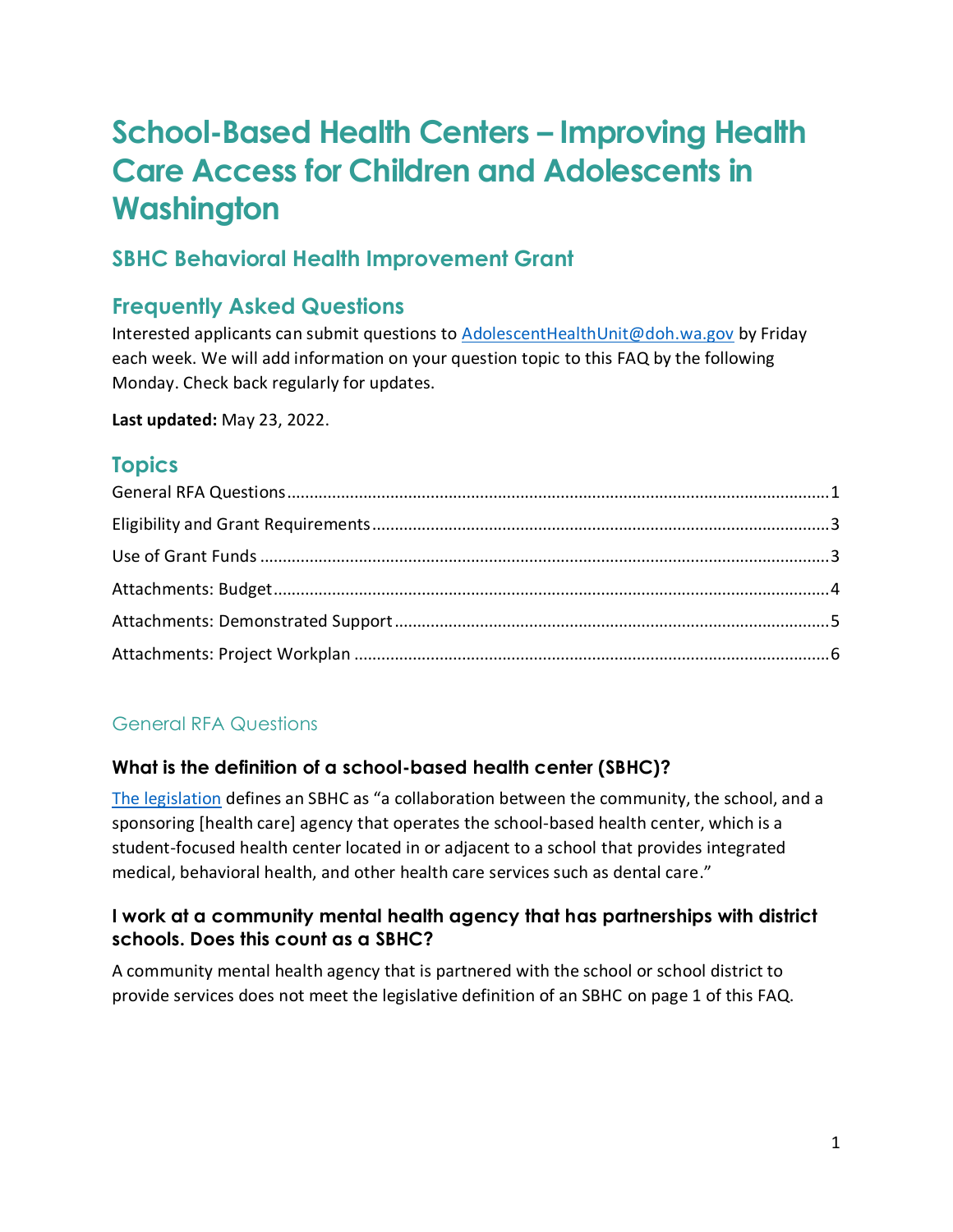# **Can I apply for a grant if my organization provides health services (including behavioral health) for a school but is not an SBHC?**

At this time, applications will only be considered if they come from sponsoring healthcare agencies of existing or startup SBHCs that meet the legislative definition on page 1 of this FAQ.

#### **Will there be ongoing funding?**

Grant awards will be for a 10-month period to start. Funding after one year is not guaranteed and will be dependent on meeting grant deliverables and availability of state funding.

#### **Will there be funding opportunities in the future?**

We hope to offer funding opportunities again next year, but it will depend on the availability of state funding. We will share more information about funding opportunities after the first year as soon as we can.

#### **Is there a limit on the number of proposals an organization can submit?**

Organizations can submit multiple proposals, but the proposals must be for different SBHC sites. We will only review one application per SBHC site.

#### **Will the due date be extended?**

If we do not receive enough applications after June 15 at 11:59 PM PST, then we may extend the due date. We will send out notifications of changes to the due date using the same channels used to release the RFA.

#### **I have questions or would like to request changes to the Terms and Conditions (Appendix A of the RFA). How should I proceed?**

Most of the terms and conditions are negotiable. You can make and keep a list of your questions and change requests. If your application is selected, please send us your list and we will work with you to address them.

#### **How can we edit our application after we submit it?**

Please review your application and make sure you are ready to submit your application, with all short answer questions complete and all attachments uploaded, before hitting the 'submit' button.

If you submitted your application and need to make edits, please email us [\(AdolescentHealthUnit@doh.wa.gov\)](mailto:AdolescentHealthUnit@doh.wa.gov) with your changes, and we will make the edits for you.

#### **How do we make sure our application is submitted?**

Please be sure to press the **Submit** button at the bottom of the application. This tells us you have finished completing the application and will not be making additional changes.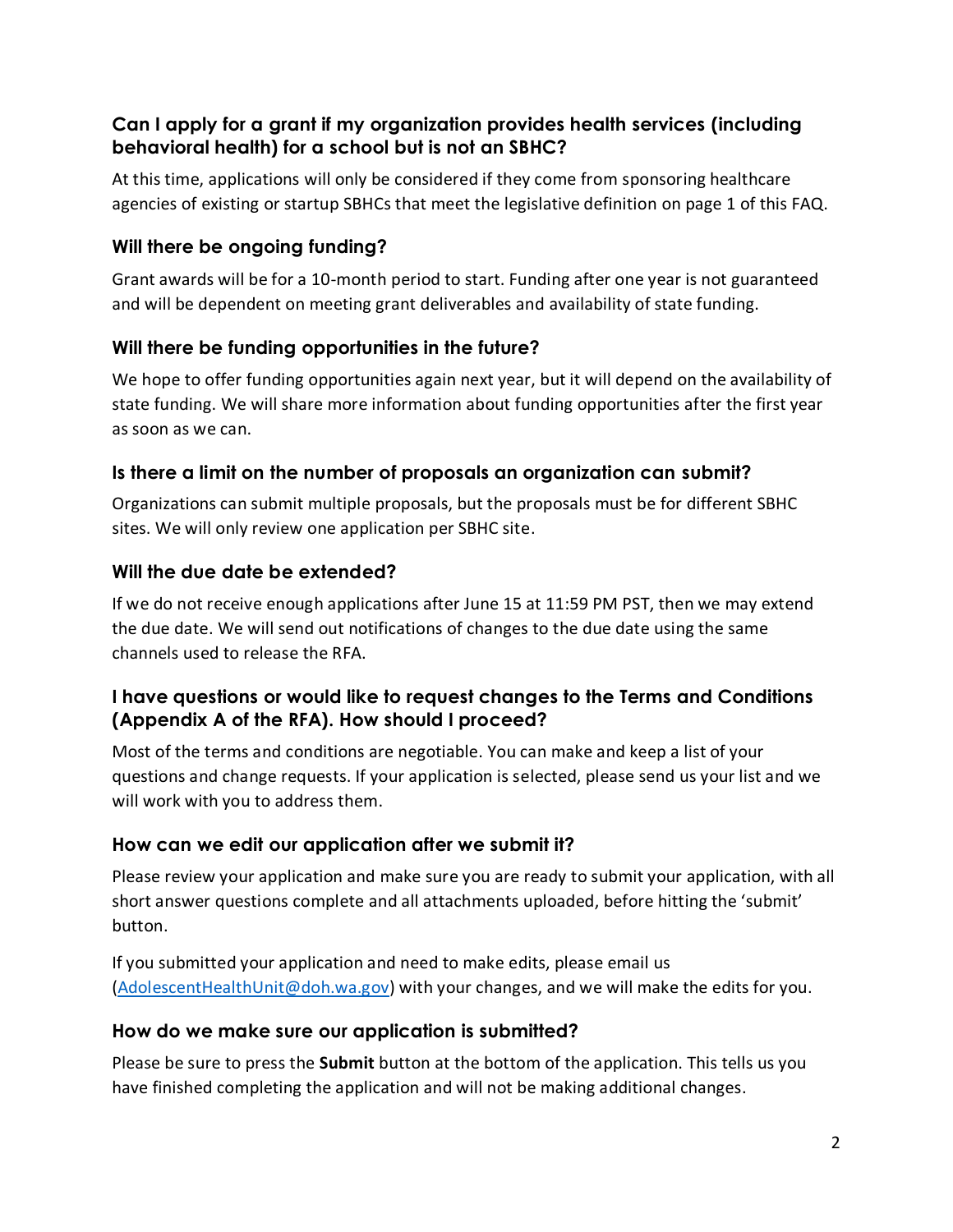

# <span id="page-2-0"></span>Eligibility and Grant Requirements

#### **What types of organizations are eligible?**

Applications for a behavioral health improvement grant should come from the sponsoring healthcare agency.

#### **Is medical presence required, or can it just be behavioral/mental health?**

The SBHC must provide comprehensive and integrated medical and behavioral health care services. See the minimum requirements for SBHC services and staffing in Table 2 [of the RFA](https://waportal.org/sites/default/files/documents/Adolescent%20Health/RequestForApplications_WADOHSBHC_BHGRANT_Final.pdf)  [\(page 6\)](https://waportal.org/sites/default/files/documents/Adolescent%20Health/RequestForApplications_WADOHSBHC_BHGRANT_Final.pdf) for more details.

#### **Is it possible to propose a project which supports multiple schools/districts?**

Yes, as long as the SBHC(s) meet the minimum requirements for SBHC services and staffing listed in [Table 2 of the RFA \(page 6\).](https://waportal.org/sites/default/files/documents/Adolescent%20Health/RequestForApplications_WADOHSBHC_BHGRANT_Final.pdf)

#### **Does the following statement refer to students who access a free and reduced lunch or is it some other measure? "Projects must serve a school with a high proportion of students (60% or more) who come from a historically underserved community or population."**

Students receiving free or reduced lunch are one group/population that is considered historically underserved and is listed along with other groups that are considered historically underserved on pages 3 and [4 of the RFA.](https://waportal.org/sites/default/files/documents/Adolescent%20Health/RequestForApplications_WADOHSBHC_BHGRANT_Final.pdf)

# <span id="page-2-1"></span>Use of Grant Funds

#### **What WA State procurement laws would we have to follow for purchasing?**

You should follow any procurement rules/policies set by your organization or agency. As long as the activity benefits the SBHC, you are welcome and able to use the grant funds for any of the activities listed in [Table 1 of the RFA \(page 4\).](https://waportal.org/sites/default/files/documents/Adolescent%20Health/RequestForApplications_WADOHSBHC_BHGRANT_Final.pdf)

#### **Can we use the grant funds to purchase telehealth equipment?**

Yes, grant recipients may use the grant funds for telehealth equipment, as long as the telehealth services are an addition or extension of a school-based health center's services.

#### **Can we use the grant funds to implement mobile clinics to reach additional schools?**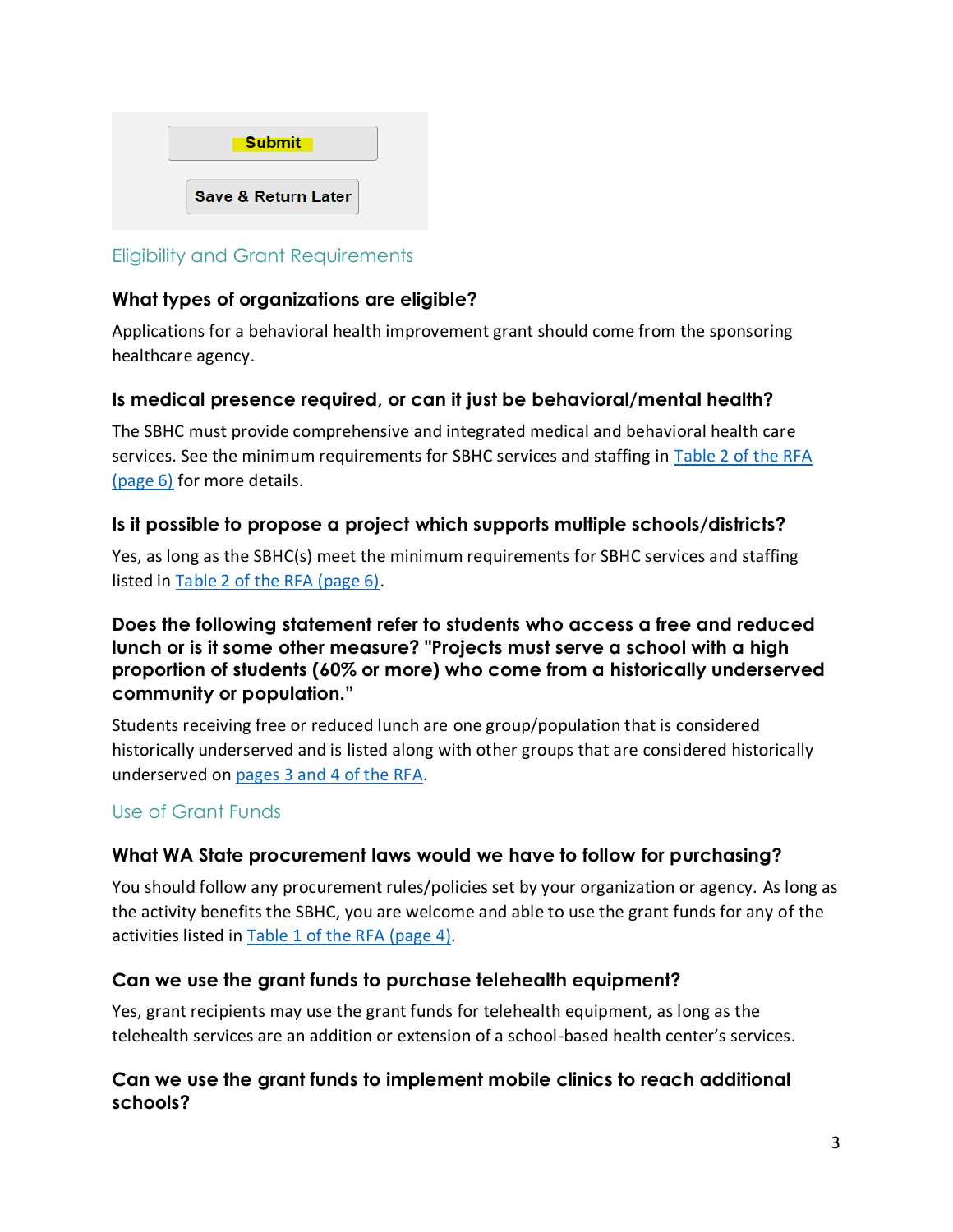Yes, grant recipients may use the grant funds to implement mobile clinics, as long as the mobile clinics are an addition or extension of a school-based health center's services.

# <span id="page-3-0"></span>Attachments: Budget

#### **Does DOH have a sample budget?**

We do not have sample budgets available. The budget is specific for your organization and project. We recommend starting with your project proposal, then going through the project workplan (template available for download in the application), making revisions for your needs and adding your project-specific activities. Then use the budget workbook (template available for download in the application) to calculate what you need to accomplish those activities (staffing, supplies, equipment, etc.).

#### **Can we allocate funds for something (like a consultant or training opportunities) if we don't have a specific company/person/opportunity in mind yet?**

Yes, you can allocate funds to a category and determine the specifics later. However, keep in mind that your budget is a scored component of the application, so it may impact your overall score.

#### **What are the matching funds requirements?**

Behavioral health improvement grants **are not required** to have match funds.

If you have and plan to use match funds or in-kind contributions, you are welcome to document them in your budget. The budget workbook (template available for download in the application) will show your overall budget for the proposed project and summarize all expenses and funding sources, including any in-kind or match contributions. Use the budget narrative (template available for download in the application) to show us which parts of your project will be funded by grant funds and which part, if any, will be funded by match or in-kind contributions.

#### **If staff time and benefits will be in-kind and not charged to the grant, do we need to include them in the budget workbook and narrative?**

Yes, please include the staff time and benefits for any positions that will be working on the grant activities. This will help us understand how your budget aligns with your project workplan and proposal.

The budget workbook (template available for download in the application) will show your overall budget for the proposed project, summarizing all expenses and funding sources. You should include the staff time/benefits in the workbook, but you do not need to indicate that they are in-kind or match contributions. Use the budget narrative (template available for download in the application) to show us which parts of your project will be funded by the grant and which part will be funded by match or in-kind contributions.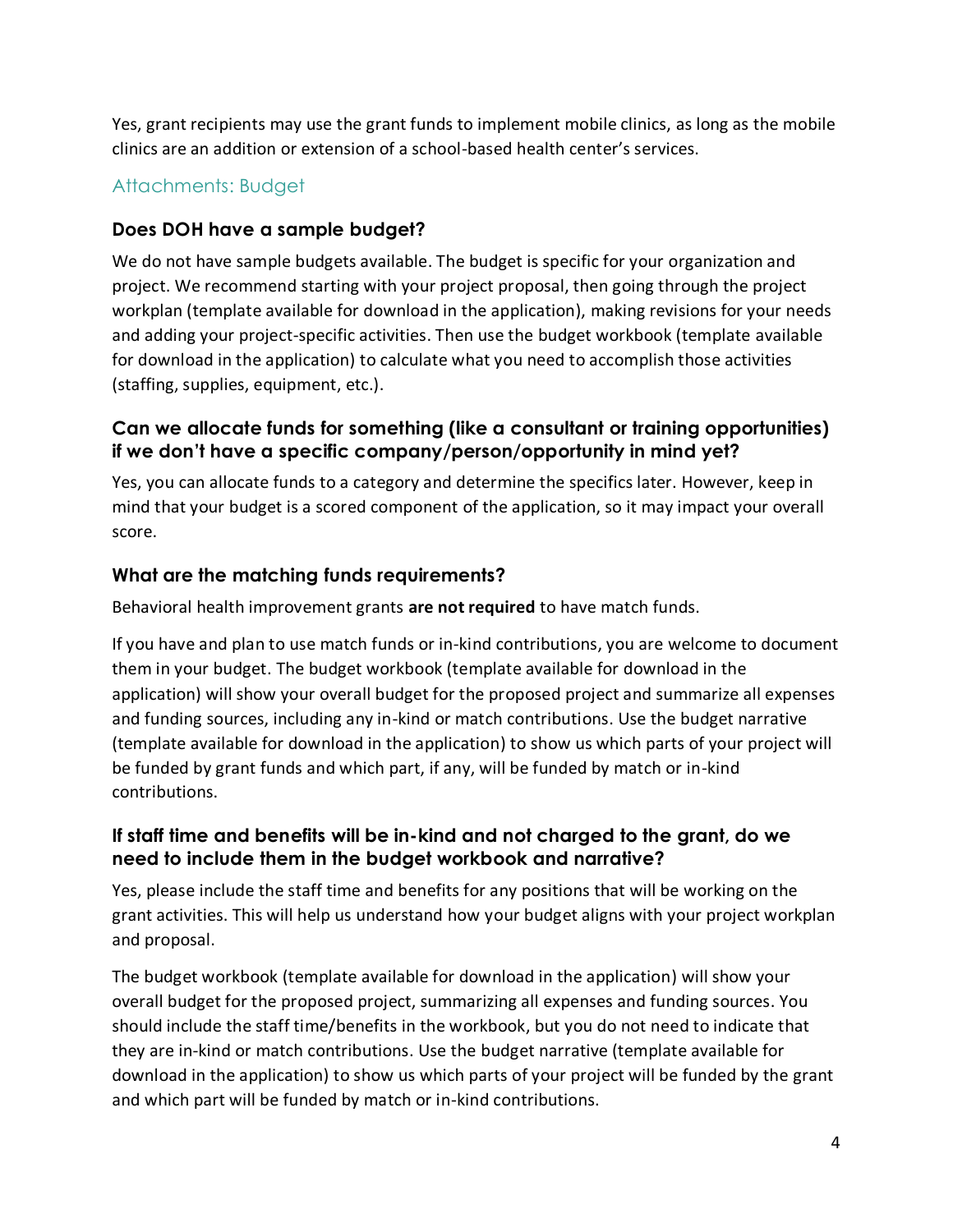# **How should we document our indirect rate?**

In the budget workbook (template available for download in the application), you can enter your organization's indirect rate as a percentage, and the spreadsheet will automatically calculate the total indirect amount. The budget workbook is a summary of all expenses and funding sources for your project, so this might not be the same as the indirect rate charged to the grant funds. You can then use the budget narrative (template available for download in the application) to show how much of the indirect will be charged to the grant.

# **My organization doesn't have a federally approved indirect rate, and our indirect rate is more than 10%. Can we negotiate the indirect rate?**

The indirect rate must not be more than the federally approved indirect rate for your organization, or more than 10% of the total grant award. We will also accept indirect rates already approved by the Washington State Department of Health. Please include documentation in your application. You can attach any documentation with your budget workbook or narrative (template available for download in the application).

# <span id="page-4-0"></span>Attachments: Demonstrated Support

#### **Who should the letters of support be from?**

We are requesting applicants include a letter or statement of support from:

- School administration (i.e., school principal) where the SBHC is located
- School district administration (i.e., school superintendent) where the SBHC is located
- School nurse where the school-based health center is located
	- o We recommend also including documented support from the school social worker or counselor.
- Two community organizations that represent the community/population the SBHC will serve
	- $\circ$  We recommend one of these letters come from a behavioral health organization, but it is not required.

You may use one letter of support for the school, but you must show documentation of support (i.e. statement or signature) from each of the positions. If the school does not have a school nurse, please note that in the letter or your application.

# **Do you have sample letters of support?**

Yes, there will be template letters of support available in the application. When the application is available, you can download the template file in the Demonstrated Support section of the application.

#### **What is DOH's process for scheduling interviews with those who contributed letters of support? Will the applicant and/or school partner be notified?**